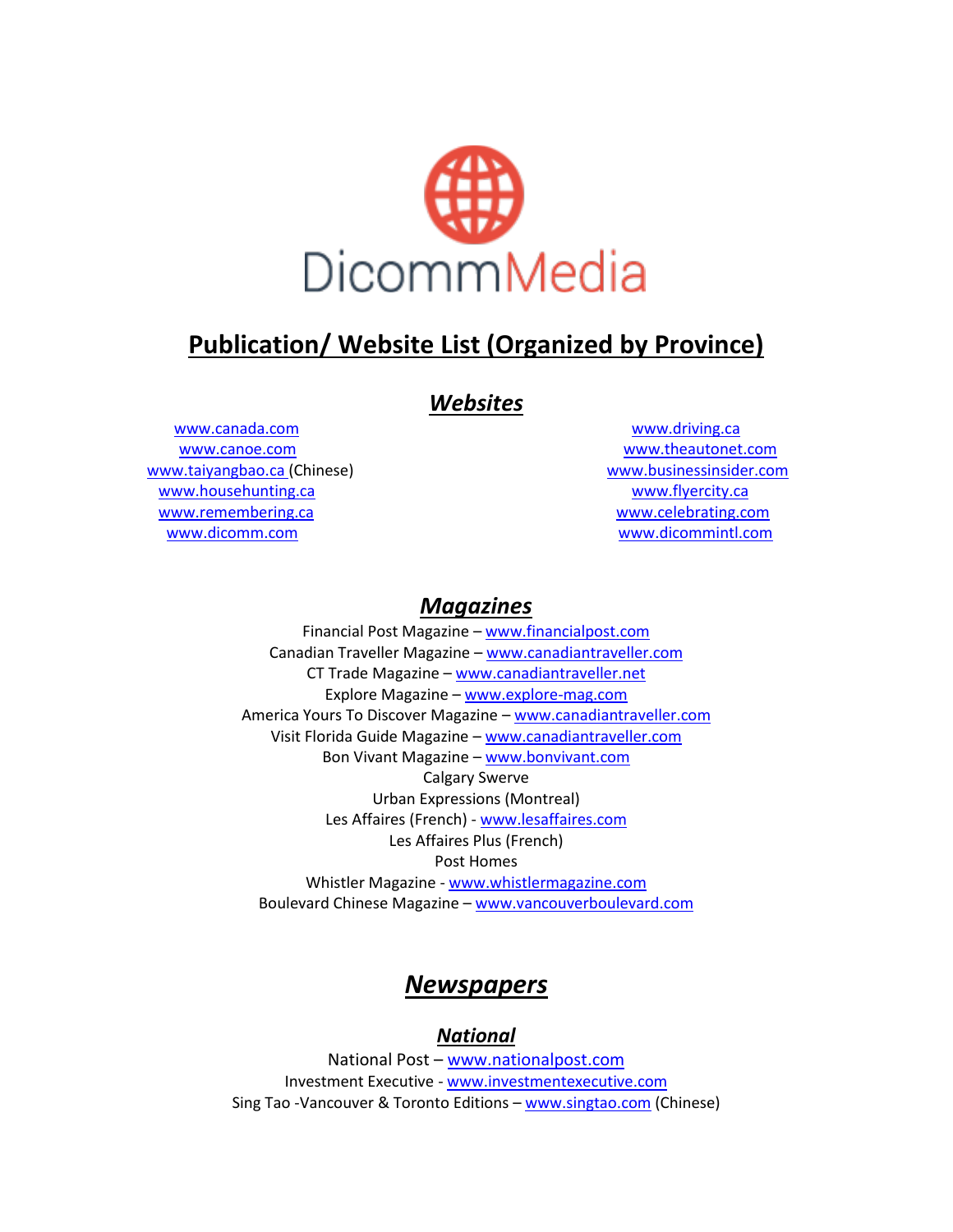#### *Alberta - Dailies*

Calgary Herald – [www.calgaryherald.com](http://www.calgaryherald.com/) Calgary Sun - [www.calgarysun.com](http://www.calgarysun.com/) Edmonton Journal – [www.edmontonjournal.com](http://www.edmontonjournal.com/) Edmonton Sun – [www.edmontonsun.com](http://www.edmontonsun.com/) Grande Prairie Daily Herald-Tribune - [www.dailyheraldtribune.com](http://www.dailyheraldtribune.com/) Lethbridge Herald – [www.lethbridgeherald.com](http://www.lethbridgeherald.com/) Medicine Hat News – [www.medicinehatnews.com](http://www.medicinehatnews.com/) Penticton Herald - [www.pentictonherald.ca](http://www.pentictonherald.ca/) Today (Fort McMurray) - [www.fortmcmurraytoday.com](http://www.fortmcmurraytoday.com/)

#### *Alberta – Communities*

Airdrie City View - [www.airdriecityview.com](http://www.airdriecityview.com/) Airdrie Echo - [www.airdrieecho.com](http://www.airdrieecho.com/) Airdrie Rocky View Weekly - [www.rockyviewweekly.com](http://www.rockyviewweekly.com/) Athabasca Advocate - [www.athabascaadvocate.com](http://www.athabascaadvocate.com/) Barrhead Leader - [www.barrheadleader.com](http://www.barrheadleader.com/) Bonnyville Nouvelle - [www.bonnyvillenouvelle.ca](http://www.bonnyvillenouvelle.ca/) Bow Valley Crag & Canyon (Banff) - [www.thecragandcanyon.ca](http://www.thecragandcanyon.ca/) Camrose Canadian - [www.camrosecanadian.com](http://www.camrosecanadian.com/) Canmore Rocky Mountain Outlook - [www.rmoutlook.com](http://www.rmoutlook.com/) Carstairs Courier - [www.carstairscourier.ca](http://www.carstairscourier.ca/) Coaldale Sunny South News - [www.sunnysouthnews.com](http://www.sunnysouthnews.com/) Cochrane Times - [www.cochranetimes.com](http://www.cochranetimes.com/) Cold Lake Sun - [www.coldlakesun.com](http://www.coldlakesun.com/) Devon Dispatch - [www.devondispatch.ca](http://www.devondispatch.ca/) Didsbury Review - [www.didsburyreview.ca](http://www.didsburyreview.ca/) Drayton Valley Western Review - [www.draytonvalleywesternreview.com](http://www.draytonvalleywesternreview.com/) Eckville Echo – [www.eckvilleecho.com](http://www.eckvilleecho.com/) Edmonton Examiner - [www.edmontonexaminer.com](http://www.edmontonexaminer.com/) Edson Leader - [www.edsonleader.com](http://www.edsonleader.com/) Fairview Post - [www.fairviewpost.com](http://www.fairviewpost.com/) Fort McMurray Today/This Week/Saturday - [www.fortmcmurraytoday.com](http://www.fortmcmurraytoday.com/) Fort Saskatchewan Record - [www.fortsaskatchewanrecord.com](http://www.fortsaskatchewanrecord.com/) Grove Examiner (Spruce Grove) - [www.sprucegroveexaminer.com](http://www.sprucegroveexaminer.com/) Hanna Herald - [www.hannaherald.com](http://www.hannaherald.com/) High River Times - [www.highrivertimes.com](http://www.highrivertimes.com/) Hinton Parklander - [www.hintonparklander.com](http://www.hintonparklander.com/) Innisfail Province - [www.innisfailprovince.ca](http://www.innisfailprovince.ca/) Lac La Biche Post - [www.laclabichepost.com](http://www.laclabichepost.com/) Lacombe Globe - [www.lacombeglobe.com](http://www.lacombeglobe.com/) Leduc Rep - [www.leducrep.com](http://www.leducrep.com/) Leduc-Wetaskiwin County Market - [www.countymarket.ca](http://www.countymarket.ca/) Lloydminster Meridian Booster - [www.meridianbooster.com](http://www.meridianbooster.com/) Mayerthorpe Freelancer - [www.mayerthorpefreelancer.com](http://www.mayerthorpefreelancer.com/)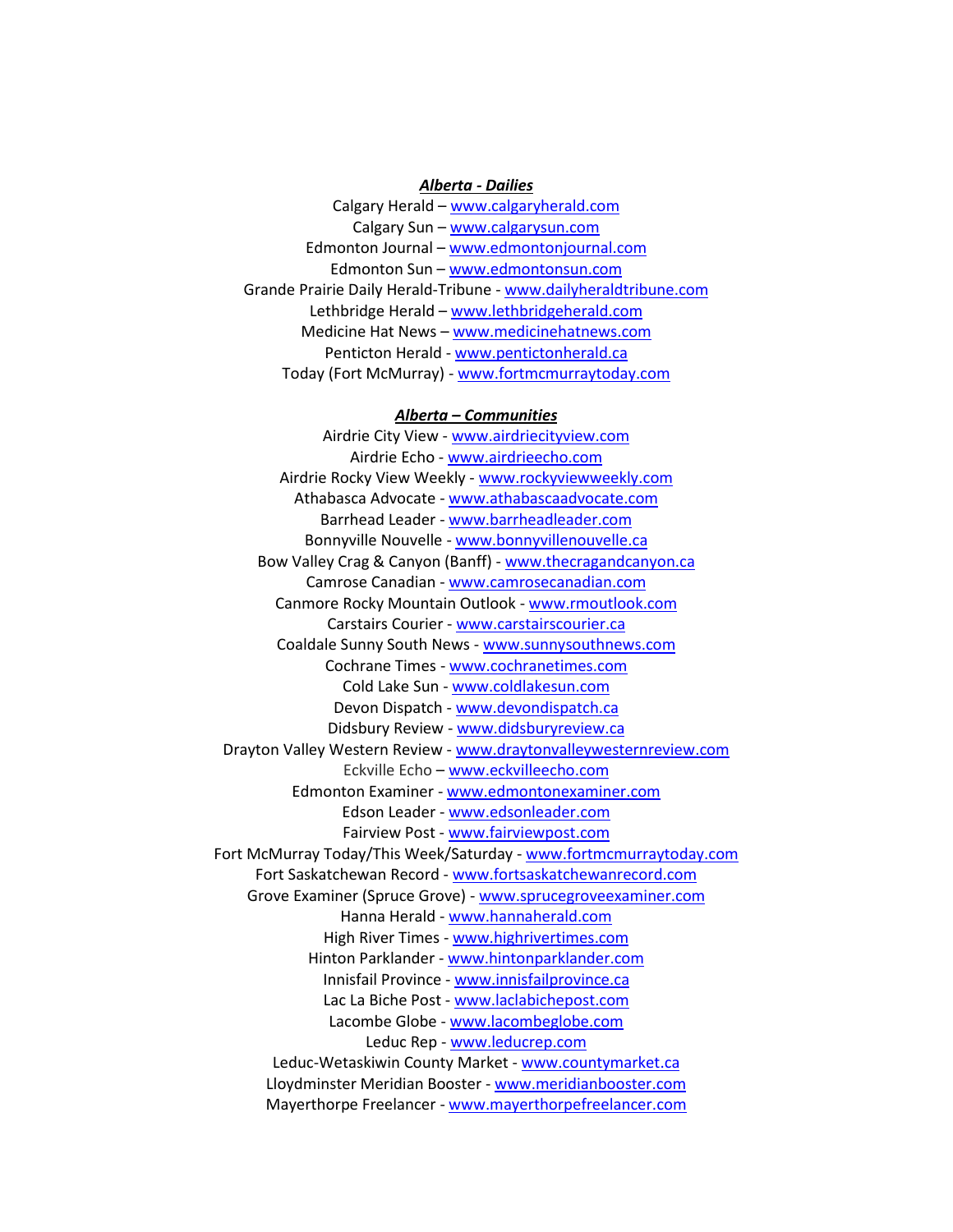#### *Alberta – Communities (Continued)*

Nanton News - [www.nantonnews.com](http://www.nantonnews.com/) Okotoks Western Wheel - [www.westernwheel.com](http://www.westernwheel.com/) Olds Albertan - [www.oldsalbertan.ca](http://www.oldsalbertan.ca/) [Ponoka News](http://blackpress.ca/publications/?id=114) – [www.ponokanews.com](http://www.ponokanews.com/) Peace Country Sun (Grande Prairie) - [www.peacecountrysun.com](http://www.peacecountrysun.com/) Peace River Record-Gazette - [www.prrecordgazette.com](http://www.prrecordgazette.com/) Pincher Creek Echo - [www.pinchercreekecho.com](http://www.pinchercreekecho.com/) Red Deer Express – [www.reddeerexpress.com](http://www.reddeerexpress.com/) [Rimbey Review](http://blackpress.ca/publications/?id=119) – [www.rimbeyreview.com](http://www.rimbeyreview.com/) Sherwood Park News - [www.sherwoodparknews.com](http://www.sherwoodparknews.com/) St. Paul Journal - [www.spjournal.com](http://www.spjournal.com/) Sundre Round Up - [www.sundreroundup.ca](http://www.sundreroundup.ca/) Stettler Independent - [www.stettlerindependent.com](http://www.stettlerindependent.com/) Stony Plain Reporter - [www.stonyplainreporter.com](http://www.stonyplainreporter.com/) Strathmore Standard - [www.strathmorestandard.com](http://www.strathmorestandard.com/) Sylvan Lake News – [www.sylvanlakenews.com](http://www.sylvanlakenews.com/) Taber Times - [www.tabertimes.com](http://www.tabertimes.com/) Vulcan Advocate - [www.vulcanadvocate.com](http://www.vulcanadvocate.com/) Westlock News - [www.westlocknews.com](http://www.westlocknews.com/) Wetaskiwin Times - [www.wetaskiwintimes.com](http://www.wetaskiwintimes.com/) Whitecourt Star - [www.whitecourtstar.com](http://www.whitecourtstar.com/) Vauxhall Advance - [www.vauxhalladvance.com](http://www.vauxhalladvance.com/) Vermilion Standard - [www.vermilionstandard.com](http://www.vermilionstandard.com/)

#### *British Columbia - Dailies*

Vancouver Province - [www.theprovince.com](http://www.theprovince.com/) Vancouver Sun - [www.vancouversun.com](http://www.vancouversun.com/) Victoria Times Colonist - [www.timescolonist.com](http://www.timescolonist.com/) 24 Hours Vancouver – [www.vancouver.24hrs.ca](http://www.vancouver.24hrs.ca/) Cranbrook Daily Townsman - [www.dailytownsman.com](http://www.dailytownsman.com/) Kelowna Daily Courier - [www.kelownadailycourier.ca](http://www.kelownadailycourier.ca/) Kimberley Daily Bulletin - [www.dailybulletin.ca](http://www.dailybulletin.ca/) Fort St. John Alaska Highway News - [www.alaskahighwaynews.ca](http://www.alaskahighwaynews.ca/) Nanaimo Daily News - [www.nanaimodailynews.com](http://www.nanaimodailynews.com/) Port Alberni Valley Times - [www.avtimes.net](http://www.avtimes.net/) Prince George Citizen - [www.princegeorgecitizen.com](http://www.princegeorgecitizen.com/)

#### *British Columbia – Communities*

[100 Mile House Free Press](http://blackpress.ca/publications/?id=1) – [www.100milehousefreepress.net](http://www.100milehousefreepress.net/) Abbotsford News - [www.abbynews.com](http://www.abbynews.com/) The Agassiz Harrison Observer - [www.agassizharrisonobserver.com](http://www.agassizharrisonobserver.com/) Alberni Valley News - [www.albernivalleynews.com](http://www.albernivalleynews.com/) Aldergrove Star - [www.aldergrovestar.com](http://www.aldergrovestar.com/) Arrow Lakes News – [www.arrowlakesnews.com](http://www.arrowlakesnews.com/) Ashcroft Cache Creek Journal – [www.ash-cache-journal.com](http://www.ash-cache-journal.com/) [Barriere Star Journal](http://blackpress.ca/publications/?id=4) – [www.starjournal.net](http://www.starjournal.net/) Bella Coola Coast Mountain News - [www.coastmountainnews.com](http://www.coastmountainnews.com/)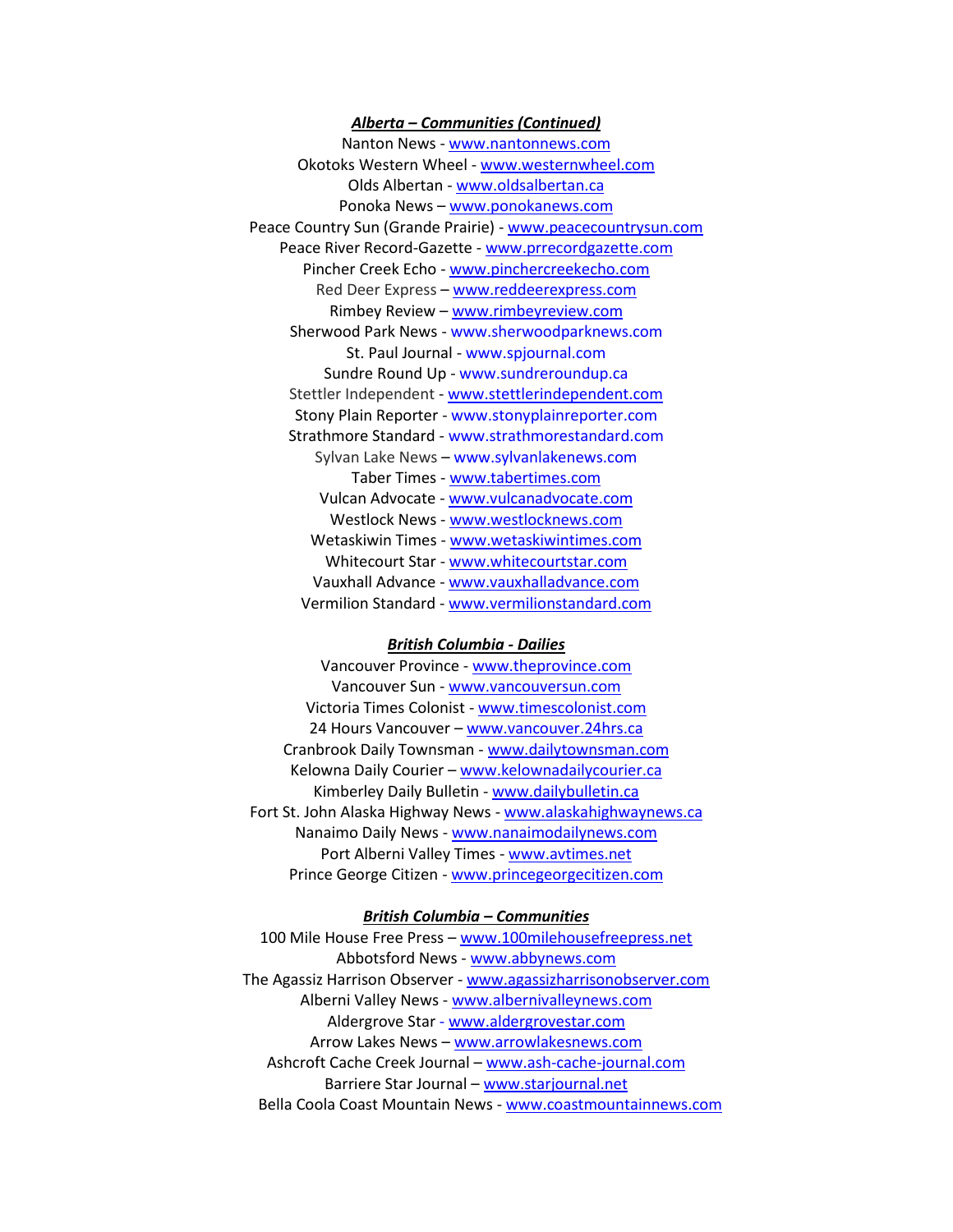#### *British Columbia – Communities (Continued)*

Boundary Creek Times Mountaineer – [www.boundarycreektimes.com](http://www.boundarycreektimes.com/) Bridge River-Lillooet News - [www.lillooetnews.net](http://www.lillooetnews.net/) Burnaby Now - [www.burnabynow.com](http://www.burnabynow.com/) [Burns Lake Lakes District News](http://blackpress.ca/publications/?id=5) – [www.ldnews.net](http://www.ldnews.net/) [Caledonia Courier](http://blackpress.ca/publications/?id=11) – [www.caledoniacourier.com](http://www.caledoniacourier.com/) Campbell River Mirror - [www.campbellrivermirror.com](http://www.campbellrivermirror.com/) Castlegar News – [www.castlegarnews.com](http://www.castlegarnews.com/) Chetwynd Echo Pioneer - [www.chetwyndecho.net](http://www.chetwyndecho.net/) Chilliwack Times - [www.chilliwacktimes.com](http://www.chilliwacktimes.com/) Chilliwack Progress - [www.theprogress.com](http://www.theprogress.com/) Clearwater North Thompson Times – [www.clearwatertimes.com](http://www.clearwatertimes.com/) Cloverdale Reporter - [www.cloverdalereporter.com](http://www.cloverdalereporter.com/) Comox Valley Echo - [www.comoxvalleyecho.com](http://www.comoxvalleyecho.com/) Comox Valley Record - [www.comoxvalleyrecord.com](http://www.comoxvalleyrecord.com/) Coquitlam, The Now - [www.thenownews.com](http://www.thenownews.com/) Cowichan Valley Citizen - [www.cowichanvalleycitizen.com](http://www.cowichanvalleycitizen.com/) Cranbrook Kootenay News Advertiser - [www.kootenayadvertiser.com](http://www.kootenayadvertiser.com/) Cranbrook Townsman - [www.cranbrooktownsman.com](http://www.cranbrooktownsman.com/) Creston Valley Advance – [www.crestonvalleyadvance.ca](http://www.crestonvalleyadvance.ca/) Dawson Creek Mirror – [www.alaskahighwaynews.ca](http://www.alaskahighwaynews.ca/) Delta Optimist - [www.delta-optimist.com](http://www.delta-optimist.com/) Eagle Valley News - [www.eaglevalleynews.com](http://www.eaglevalleynews.com/) Fernie Free Press - [www.thefreepress.ca](http://www.thefreepress.ca/) Fort Nelson News - [www.fnnews.ca](http://www.fnnews.ca/) Fort St. James Caledonia Courier - [www.caledoniacourier.com](http://www.caledoniacourier.com/) Fort St. John Northerner - [www.thenortherner.ca](http://www.thenortherner.ca/) Gabriola Sounder - [www.soundernews.com](http://www.soundernews.com/) Golden Star – [www.thegoldenstar.net](http://www.thegoldenstar.net/) Goldstream News Gazette – [www.goldstreamgazette.com](http://www.goldstreamgazette.com/) Grand Forks Gazette – [www.grandforksgazette.ca](http://www.grandforksgazette.ca/) Greenwood, Boundry Creek Times Mountaineer - [www.boundarycreektimes.com](http://www.boundarycreektimes.com/) Gulf Islands Driftwood – [www.gulfislandsdriftwood.com](http://www.gulfislandsdriftwood.com/) Gulf Island Tides - [www.islandtides.com](http://www.islandtides.com/) Haida Gwaii Observer - [www.haidagwaiiobserver.com](http://www.haidagwaiiobserver.com/) Hope Standard – [www.hopestandard.com](http://www.hopestandard.com/) Houston Today – [www.houston-today.com](http://www.houston-today.com/) Invermere Valley Echo - [www.invermerevalleyecho.com](http://www.invermerevalleyecho.com/) Kamloops This Week - [www.kamloopsthisweek.com](http://www.kamloopsthisweek.com/) Kelowna Capital News – [www.kelownacapnews.com](http://www.kelownacapnews.com/) Keremeos The Review – [www.keremeosreview.com](http://www.keremeosreview.com/) Kimberly Bulletin - [www.kimberleybulletin.com](http://www.kimberleybulletin.com/) Kitimat Northern Sentinel – [www.northernsentinel.com](http://www.northernsentinel.com/) Kootenay News Advertiser – [www.kootenayadvertiser.com](http://www.kootenayadvertiser.com/) Ladysmith-Chemainus Chronicle - [www.ladysmithchronicle.com](http://www.ladysmithchronicle.com/) Lake Cowichan Gazette – [www.lakecowichangazette.com](http://www.lakecowichangazette.com/) Lakeshore News – [www.lakeshorenews.bc.ca](http://www.lakeshorenews.bc.ca/)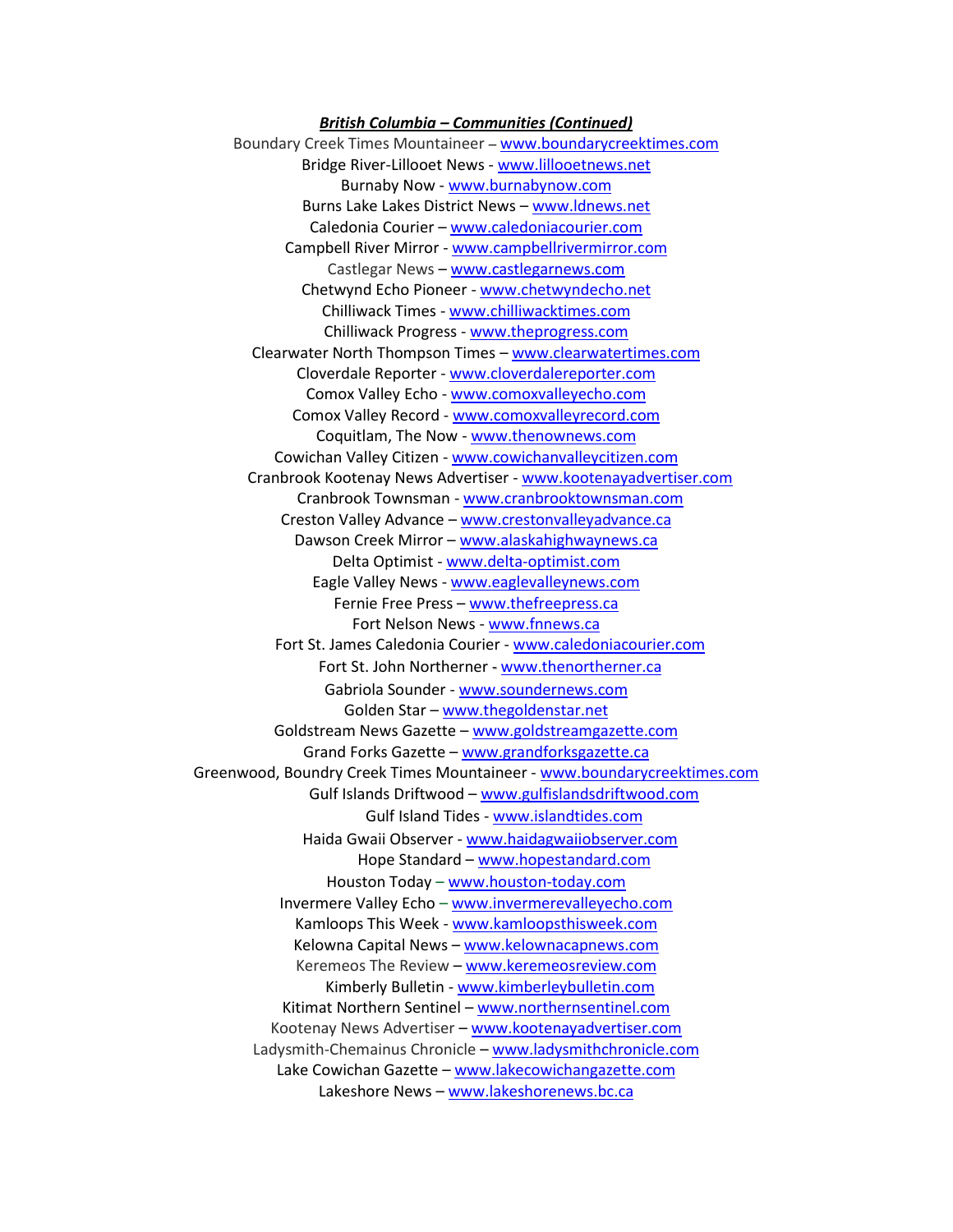*British Columbia – Communities (Continued)* Lakeshore News – Salman Arm – [www.lakeshorenews.bc.ca](http://www.lakeshorenews.bc.ca/) Langley Advance – [www.langleyadvance.com](http://www.langleyadvance.com/) Langley Times – www.langleytimes.com Lumby Valley Times - [www.lumbyvalleytimes.ca](http://www.lumbyvalleytimes.ca/) Mackenzie, The Times – [www.sterlingnews.com/Mackenzie](http://www.sterlingnews.com/Mackenzie) Maple Ridge/Pitt Meadow Times - [www.mrtimes.com](http://www.mrtimes.com/) Maple Ridge/Pitt Meadow News – [www.mapleridgenews.com](http://www.mapleridgenews.com/) Merritt Herald - [www.merrittherald.com](http://www.merrittherald.com/) Mission City Record - [www.missioncityrecord.com](http://www.missioncityrecord.com/) Monday Magazine - [www.mondaymag.com](http://www.mondaymag.com/) Nakusp Arrow Lakes News - [www.arrowlakesnews.com](http://www.arrowlakesnews.com/) Nanaimo News Bulletin – [www.nanaimobulletin.com](http://www.nanaimobulletin.com/) Nelson Star – [www.nelsonstar.com](http://www.nelsonstar.com/) New Westminster, The Record - [www.newwestrecord.ca](http://www.newwestrecord.ca/) North Delta Reporter – [www.northdeltareporter.com](http://www.northdeltareporter.com/) North Island Gazette - [www.northislandgazette.com](http://www.northislandgazette.com/) North & West Vancouver, North Shore News - [www.nsnews.com](http://www.nsnews.com/) Northern Connector - [www.thenorthernview.com](http://www.thenorthernview.com/) Oak Bay News - [www.oakbaynews.com](http://www.oakbaynews.com/) Okanagan Advertiser - [www.okanaganadvertiser.com](http://www.okanaganadvertiser.com/) Oliver Chronicle - [www.oliverchronicle.com](http://www.oliverchronicle.com/) Osoyoos Times - [www.osoyoostimes.com](http://www.osoyoostimes.com/) Parksville/ Qualicum Beach News - [www.pqbnews.com](http://www.pqbnews.com/) Peace Arch News – [www.peacearchnews.com](http://www.peacearchnews.com/) Peachland View - [www.peachlandview.com](http://www.peachlandview.com/) Peninsula News Review – [www.vicnews.com](http://www.vicnews.com/) Penticton Western News – [www.pentictonwesternnews.com](http://www.pentictonwesternnews.com/) Powell River Peak - [www.prpeak.com](http://www.prpeak.com/) Port Hardy North Island Gazette – [www.northislandgazette.com](http://www.northislandgazette.com/) Prince Rupert Northern View – [www.thenorthernview.com](http://www.thenorthernview.com/) Princeton Similkameen Spotlight – [www.similkameenspotlight.com](http://www.similkameenspotlight.com/) Quesnel Cariboo Observer – [www.quesnelobserver.com](http://www.quesnelobserver.com/) Revelstoke Times Review – [www.revelstoketimesreview.com](http://www.revelstoketimesreview.com/) Richmond News - [www.richmond-news.com](http://www.richmond-news.com/) Rossland News – [www.rosslandnews.com](http://www.rosslandnews.com/) Saanich News – [www.saanichnews.com](http://www.saanichnews.com/) Salmon Arm Observer – [www.saobserver.net](http://www.saobserver.net/) Smithers Interior News – [www.interior-news.com](http://www.interior-news.com/) Sooke News Mirror - [www.sookenewsmirror.com](http://www.sookenewsmirror.com/) Squamish Chief - [www.squamishchief.com](http://www.squamishchief.com/) Stuart/Nechako Advertiser - [www.ominecaexpress.com](http://www.ominecaexpress.com/) Summerland Review – [www.summerlandreview.com](http://www.summerlandreview.com/) Sunshine Coast Reporter (Sechelt) - [www.coastreporter.net](http://www.coastreporter.net/) Surrey, The Now - [www.thenownewspaper.com](http://www.thenownewspaper.com/) Surrey/North Delta Leader - [www.surreyleader.com](http://www.surreyleader.com/) Shuswap Market News - [www.saobserver.net](http://www.saobserver.net/) Terrace Standard – [www.terracestandard.com](http://www.terracestandard.com/)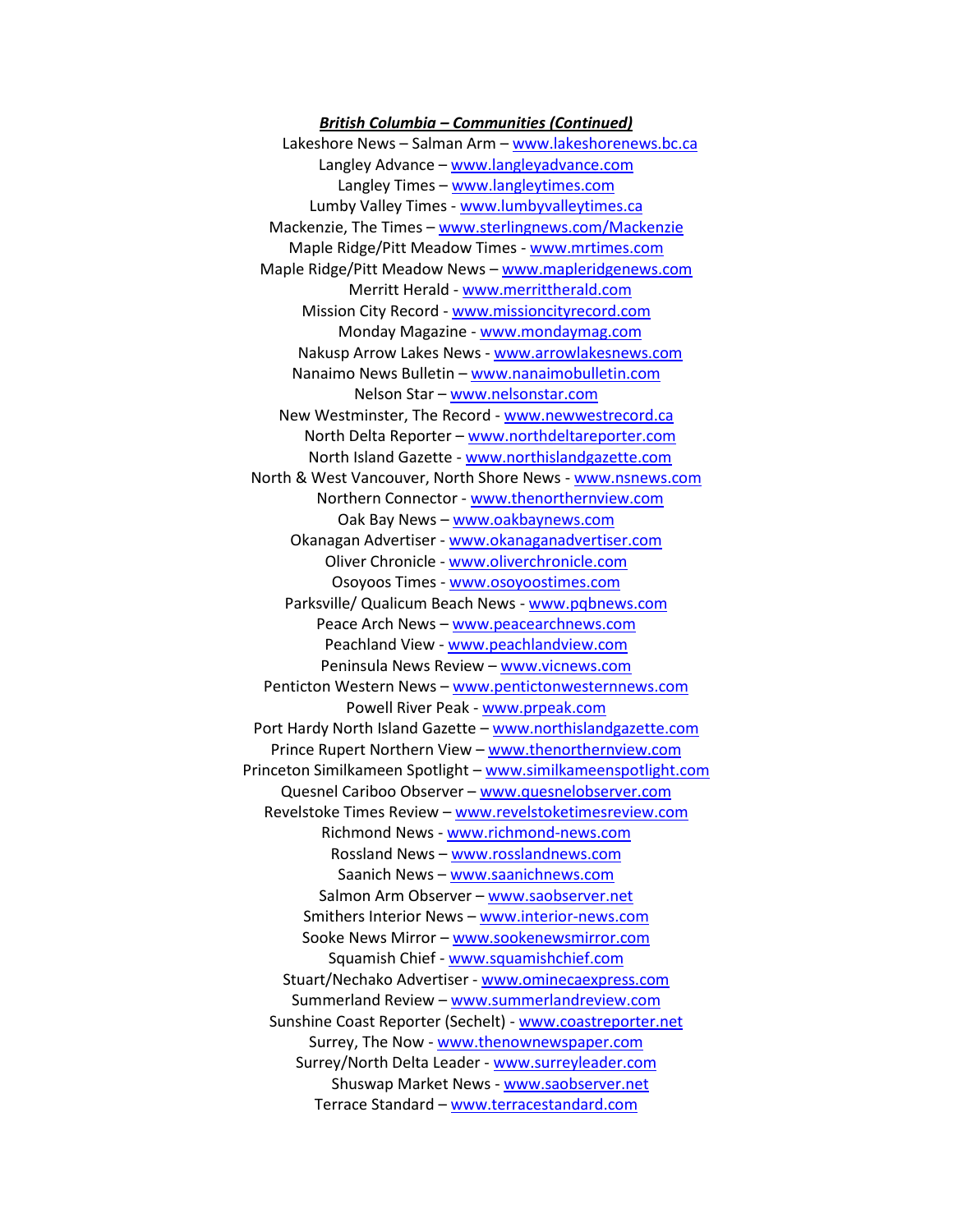#### *British Columbia – Communities (Continued)*

Tofino-Ucluelet Westerly News - [www.westerlynews.ca](http://www.westerlynews.ca/) Trail Daily Times – [www.trailtimes.ca](http://www.trailtimes.ca/) Valemount Valley Sentinel – [www.thevalleysentinel.com](http://www.thevalleysentinel.com/) Vancouver Courier - [www.vancourier.com](http://www.vancourier.com/) Vanderhoof Omineca Express – [www.ominecaexpress.com](http://www.ominecaexpress.com/) Vernon Morning Star – [www.vernonmorningstar.com](http://www.vernonmorningstar.com/) Victoria News – [www.vicnews.com](http://www.vicnews.com/) Weekend Advisor - [www.wltribune.com](http://www.wltribune.com/) West Kootenay Advertiser - [www.kootenayadvertiser.com](http://www.kootenayadvertiser.com/) Whistler Question - [www.whistlerquestion.com](http://www.whistlerquestion.com/) Williams Lake Tribune – [www.wltribune.com](http://www.wltribune.com/) Williams Lake Caribou Advisor - [www.wltribune.com](http://www.wltribune.com/) Winfield Lake Country Calendar - [www.lakecountrycalendar.com](http://www.lakecountrycalendar.com/) Yukon News – [www.yukon-news.com](http://www.yukon-news.com/)

#### *Manitoba- Dailies*

Winnipeg Free Press - [www.winnipegfreepress.com](http://www.winnipegfreepress.com/) Winnipeg Sun - [www.winnipegsun.com](http://www.winnipegsun.com/) Brandon Sun - [www.brandonsun.com](http://www.brandonsun.com/) The Carillon (Steinbach) - [www.thecarillon.com](http://www.thecarillon.com/)

#### *Manitoba – Communities*

Altona Red River Valley Echo - [www.pembinatoday.ca](http://www.pembinatoday.ca/) Deloraine Times & Star Melita New Era Neepawa Press - [www.neepawapress.com](http://www.neepawapress.com/) Portage la Prairie Graphic - [www.portagedailygraphic.com](http://www.portagedailygraphic.com/) Portage la Prairie Herald Leader - [www.cpheraldleader.com](http://www.cpheraldleader.com/) Interlake Spectator (Gimli) - [www.interlakespectator.com](http://www.interlakespectator.com/) Morden Times - [www.pembinatoday.ca](http://www.pembinatoday.ca/) Selkirk Journal - [www.selkirkjournal.com](http://www.selkirkjournal.com/) Souris Plaindealer - [www.plaindealer.mb.ca](http://www.plaindealer.mb.ca/) Stonewall Argus & Teulon Times - [www.stonewallargusteulontimes.com](http://www.stonewallargusteulontimes.com/) Thompson Citizen / Nickel Belt News - [www.thompsoncitizen.net](http://www.thompsoncitizen.net/) Valley Leader (Carman) - [www.pembinatoday.ca](http://www.pembinatoday.ca/) Virden Empire-Advance (Brandon) Winkler Times - [www.pembinatoday.ca](http://www.pembinatoday.ca/)

> *New Brunswick – Communities* Sackville Tribune Post - [www.sackvilletribunepost.com](http://www.sackvilletribunepost.com/)

> *Newfoundland & Labrador– Dailies* Croner Brook Western Star - [www.thewesternstar.com](http://www.thewesternstar.com/) St. John's The Telegram - [www.thetelegram.com](http://www.thetelegram.com/)

*Newfoundland & Labrador – Communities Carbonear The Compass -* [www.cbncompass.ca](http://www.cbncompass.ca/)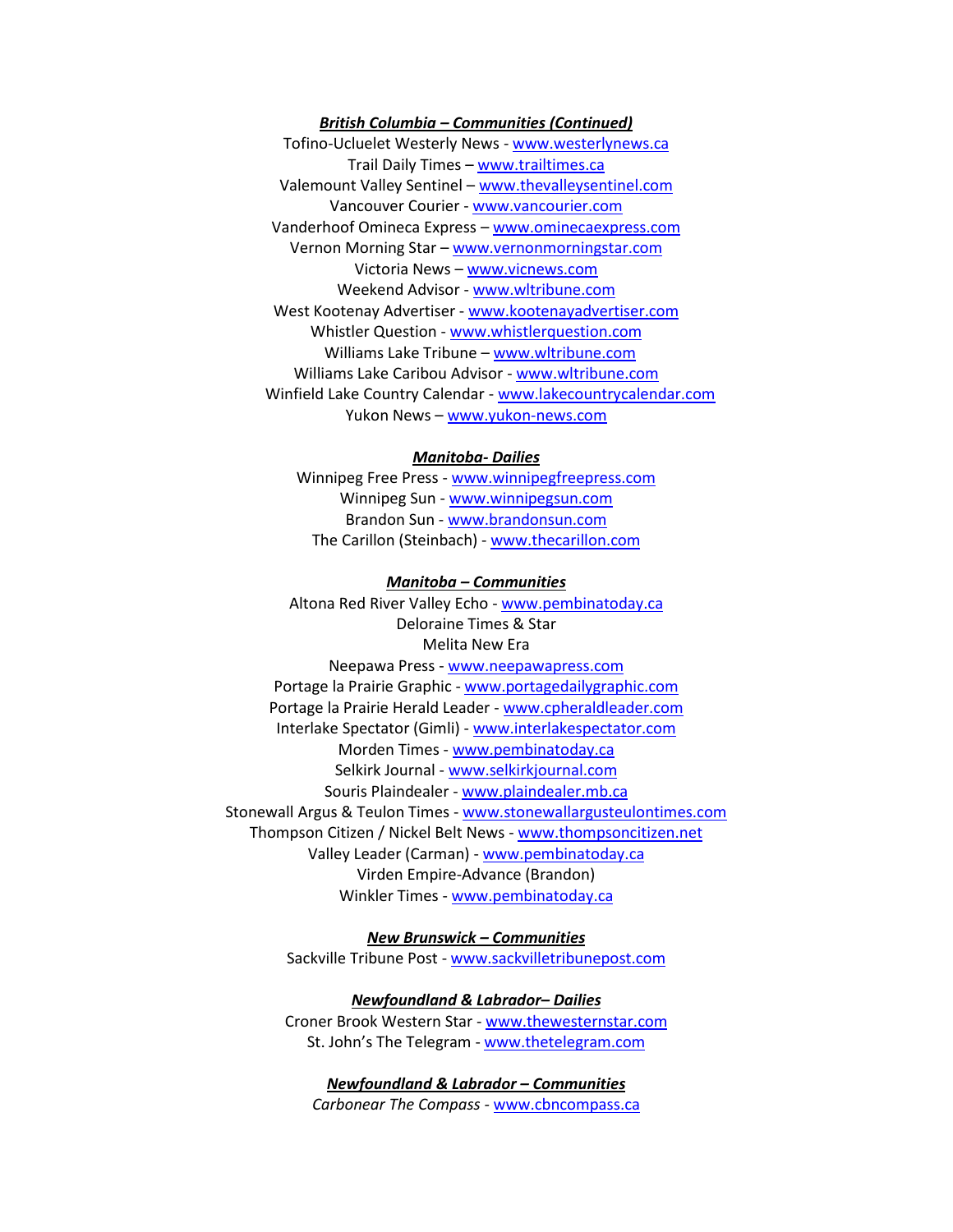#### *Newfoundland & Labrador – Communities (Continued)*

Clarenville The Packet – [www.thepacket.ca](http://www.thepacket.ca/) Gander Beacon – [www.ganderbeacon.ca](http://www.ganderbeacon.ca/) Grand Falls Advertiser – [www.gfwadvertiser.ca](http://www.gfwadvertiser.ca/) Happy Valley The Labradorian - [www.thelabradorian.ca](http://www.thelabradorian.ca/) Labrador The Aurora - [www.theaurora.ca](http://www.theaurora.ca/) Lewisporte Pilot *–* [www.lportepilot.ca](http://www.lportepilot.ca/) Marystown Southern Gazette - [www.southerngazette.ca](http://www.southerngazette.ca/) Springdale The Nor'wester – [www.norwester.ca](http://www.norwester.ca/) St. Anthony Northern Pen – [www.northernpen.ca](http://www.northernpen.ca/) The Gulf News – [www.gulfnews.ca](http://www.gulfnews.ca/)

#### *Nova Scotia – Dailies*

Halifax Chronicle Herald - [www.thechronicleherald.ca](http://www.thechronicleherald.ca/) Sydney Cape Breton Post - [www.capebretonpost.com](http://www.capebretonpost.com/) New Glasgow- The News – [www.ngnews.ca](http://www.ngnews.ca/) Truro Daily News – [www.trurodaily.com](http://www.trurodaily.com/)

#### *Nova Scotia – Communities*

Amherst News – Citizen Record – [www.cumberlandnewsnow.com](http://www.cumberlandnewsnow.com/) Annapolis Valley register – [www.noanewsnow.com](http://www.noanewsnow.com/) Antigonish The Casket - [www.thecasket.ca](http://www.thecasket.ca/) Bedford – Sackville Observer - [www.thechronicleherald.ca](http://www.thechronicleherald.ca/) Community Post - [www.communitypost.com](http://www.communitypost.com/) Colchester Weekly News - [www.communitypost.com](http://www.communitypost.com/) Dartmouth Tribune - [www.thechronicleherald.ca](http://www.thechronicleherald.ca/) Halifax Citizen - [www.thechronicleherald.ca](http://www.thechronicleherald.ca/) Kentville Valley Journal Advertiser – [www.novanesnow.com](http://www.novanesnow.com/) Liverpool Queens County Advance – [www.novanewsnow.com](http://www.novanewsnow.com/) South Shore Breaker - Annapolis Valley register – [www.thechronicleherald.ca](http://www.thechronicleherald.ca/) Tri-County Extra (Trading Post – [www.novanewsnow.com](http://www.novanewsnow.com/) Tri-County Vanguard – [www.novanewsnow.com](http://www.novanewsnow.com/) Valley Harvester – [www.valleyharvester.ca](http://www.valleyharvester.ca/)

#### *Ontario- Dailies*

National Post (Toronto) - [www.nationalpost.com](http://www.nationalpost.com/) Toronto Sun - [www.torontosun.com](http://www.torontosun.com/) London Free Press - [www.lfpress.com](http://www.lfpress.com/) Ottawa Citizen – [www.ottawacitizen.com](http://www.ottawacitizen.com/) Ottawa Sun - [www.ottawasun.com](http://www.ottawasun.com/) Windsor Star – [www.windsorstar.com](http://www.windsorstar.com/) 24 Hours Toronto – [www.toronto.24hrs.ca](http://www.toronto.24hrs.ca/) Thunder Bay Chronicle-Journal - [www.chroniclejournal.com/](http://www.chroniclejournal.com/) Barrie Examiner - [www.thebarrieexaminer.com](http://www.thebarrieexaminer.com/) Beacon Herald (Stratford) - [www.stratfordbeaconherald.com](http://www.stratfordbeaconherald.com/) Belleville Intelligencer - [www.intelligencer.ca](http://www.intelligencer.ca/) Brantford Expositor - [www.brantfordexpositor.ca](http://www.brantfordexpositor.ca/) Brockville Recorder & Times - [www.recorder.ca](http://www.recorder.ca/)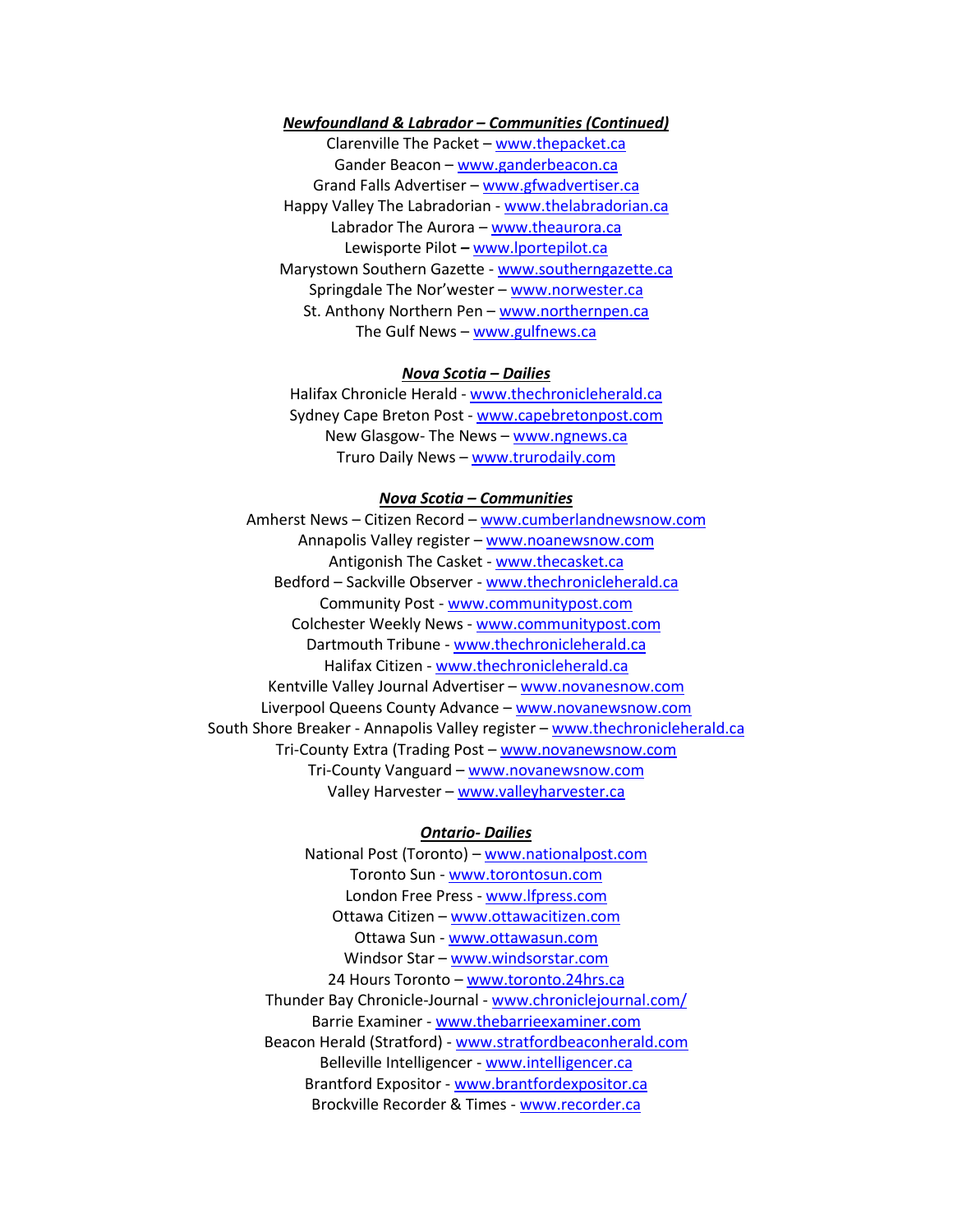#### *Ontario- Dailies (Continued)*

Chatham Daily News - [www.chathamdailynews.ca](http://www.chathamdailynews.ca/) Cornwall Standard Freeholder - [www.standard-freeholder.com](http://www.standard-freeholder.com/) Kenora Daily Miner & News - [www.kenoradailyminerandnews.com](http://www.kenoradailyminerandnews.com/) Kingston Whig-Standard - [www.thewhig.com](http://www.thewhig.com/) North Bay Nugget - [www.nugget.ca](http://www.nugget.ca/) Northumberland Today (Cobourg) - [www.northumberlandtoday.com](http://www.northumberlandtoday.com/) Orillia Packet & Times - [www.orilliapacket.com](http://www.orilliapacket.com/) Owen Sound Sun Times - [www.owensoundsuntimes.com](http://www.owensoundsuntimes.com/) Pembroke Daily Observer - [www.thedailyobserver.ca](http://www.thedailyobserver.ca/) Peterborough Examiner - [www.thepeterboroughexaminer.com](http://www.thepeterboroughexaminer.com/) Sarnia Observer - [www.theobserver.ca](http://www.theobserver.ca/) Sault Ste. Marie Star - [www.saultstar.com](http://www.saultstar.com/) Simcoe Reformer - [www.simcoereformer.ca](http://www.simcoereformer.ca/) St. Catharines Standard - [www.stcatharinesstandard.ca](http://www.stcatharinesstandard.ca/) St. Thomas Times-Journal - [www.stthomastimesjournal.com](http://www.stthomastimesjournal.com/) Sudbury Star - [www.thesudburystar.com](http://www.thesudburystar.com/) Timmins Daily Press - [www.timminspress.com](http://www.timminspress.com/) Welland Tribune - [www.wellandtribune.ca](http://www.wellandtribune.ca/) Woodstock Sentinel-Review - [www.woodstocksentinelreview.com](http://www.woodstocksentinelreview.com/)

#### *Ontario- Communities*

Bradford Times - [www.bradfordtimes.ca](http://www.bradfordtimes.ca/) Brockville This Week/Extra - [www.recorder.ca](http://www.recorder.ca/) Chatham This Week - [www.chathamthisweek.com](http://www.chathamthisweek.com/) Clinton News-Record - [www.clintonnewsrecord.com](http://www.clintonnewsrecord.com/) Cochrane Times-Post - [www.cochranetimespost.ca](http://www.cochranetimespost.ca/) County Weekly News (Picton) - [www.countyweeklynews.ca](http://www.countyweeklynews.ca/) Delhi News-Record - [www.delhinewsrecord.com](http://www.delhinewsrecord.com/) Elgin County Market (St. Thomas) Enterprise-Bulletin (Collingwood) - [www.theenterprisebulletin.com](http://www.theenterprisebulletin.com/) Focus (Strathroy) - [www.strathroyagedispatch.com](http://www.strathroyagedispatch.com/) Fort Erie Shopping Times Fort Erie Times - [www.forterietimes.ca](http://www.forterietimes.ca/) Gananoque Reporter - [www.gananoquereporter.com](http://www.gananoquereporter.com/) Goderich Signal-Star - [www.goderichsignalstar.com](http://www.goderichsignalstar.com/) Hanover Post - [www.thepost.on.ca](http://www.thepost.on.ca/) InPort News (Port Colborne) - [www.inportnews.ca](http://www.inportnews.ca/) Innisfil Examiner - [www.innisfilexpaminer.ca](http://www.innisfilexpaminer.ca/) Ingersoll Times - [www.ingersolltimes.com](http://www.ingersolltimes.com/) Kincardine News - [www.kincardinenews.com](http://www.kincardinenews.com/) Kingston/Frontenac This Week - [www.kingstonthisweek.com](http://www.kingstonthisweek.com/) Kingsville Reporter – [www.kingsvillereporter.com](http://www.kingsvillereporter.com/) Lake of the Woods Enterprise (Kenora) - [www.kenoradailyminerandnews.com](http://www.kenoradailyminerandnews.com/) Lake Shore Shopper (Tillsonburg) - [www.lakeshoreshopperonline.net](http://www.lakeshoreshopperonline.net/) Lakeshore Advance (Grand Bend) - [www.lakeshoreadvance.com](http://www.lakeshoreadvance.com/) Lakeshore News – [www.windsoressexnews.com](http://www.windsoressexnews.com/) LaSalle Post - [www.windsoressexnews.com](http://www.windsoressexnews.com/)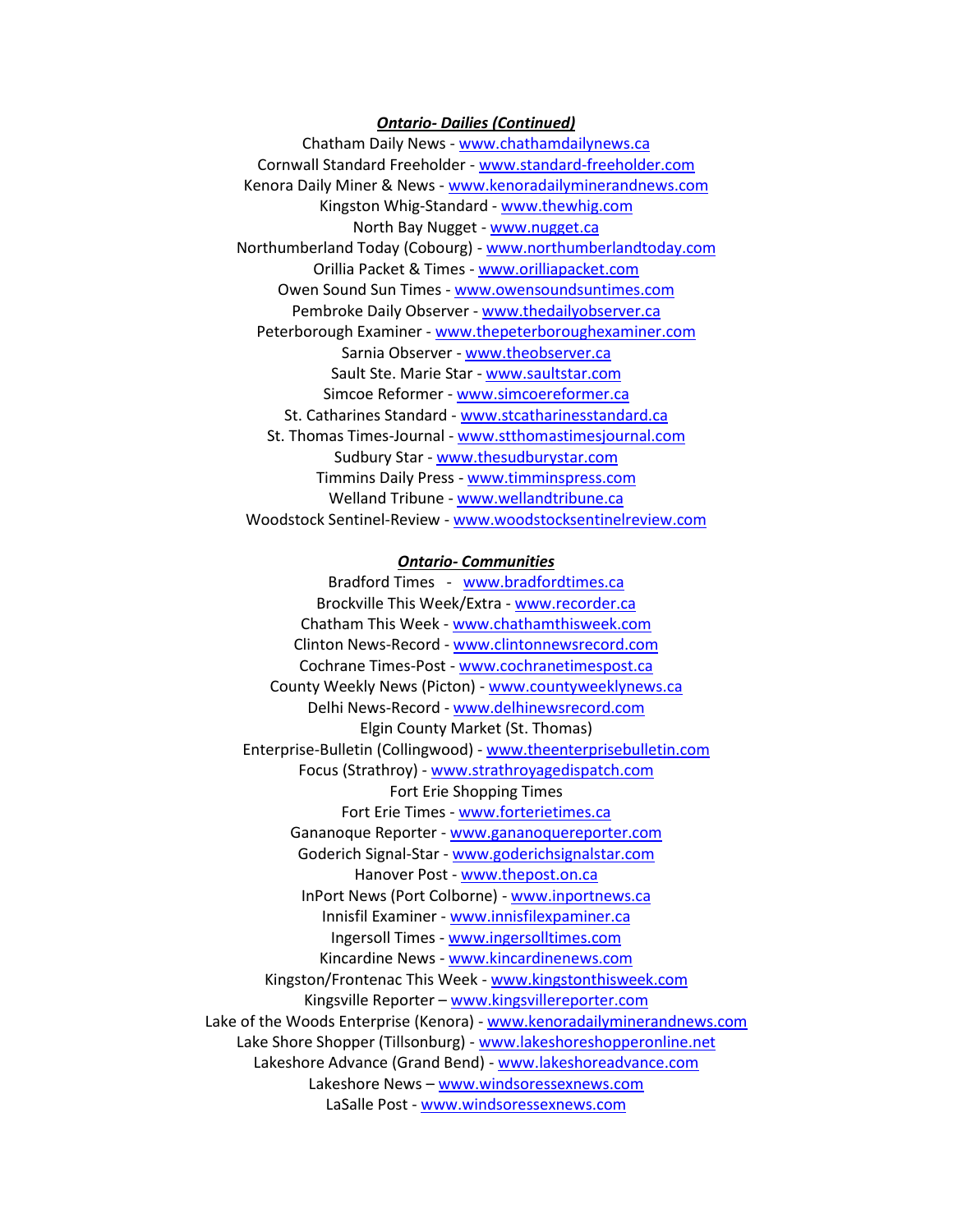#### *Ontario- Communities (Continued)*

The Londoner - [www.thelondoner.ca](http://www.thelondoner.ca/) Lucknow Sentinel – [www.lucknowsentinel.com](http://www.lucknowsentinel.com/) Mid-North Monitor (Espanola) – [www.midnorthmonitor.com](http://www.midnorthmonitor.com/) Mitchell Advocate - [www.mitchelladvocate.com](http://www.mitchelladvocate.com/) Napanee Guide – [www.napaneeguide.com](http://www.napaneeguide.com/) The News (Pembroke/Petawawa) - [www.thedailyobserver.ca](http://www.thedailyobserver.ca/) Niagara Advance – [www.niagaraadvance.ca](http://www.niagaraadvance.ca/) Northern News (Kirkland Lake) – [www.northernnews.ca](http://www.northernnews.ca/) Northern Times (Kapuskasing) – [www.kapuskasingtimes.com](http://www.kapuskasingtimes.com/) Norwich Gazette – [www.norwichgazette.com](http://www.norwichgazette.com/) Oxford Shopping News (Woodstock) – [www.oxfordshoppingnews.com](http://www.oxfordshoppingnews.com/) Paris Star – [www.parisstaronline.com](http://www.parisstaronline.com/) Pelham News – [www.pelhamnews.ca](http://www.pelhamnews.ca/) Petrolia Topic – [www.petroliatopic.com](http://www.petroliatopic.com/) Sarnia & Lambton County This Week – [www.sarniathisweek.com](http://www.sarniathisweek.com/) Sault This Week (Sault Ste. Marie) – [www.saultthisweek.com](http://www.saultthisweek.com/) Seaforth Huron Expositor – [www.seaforthhuronexpositor.com](http://www.seaforthhuronexpositor.com/) Shoreline Beacon (Port Elgin) – [www.shorelinebeacon.com](http://www.shorelinebeacon.com/) Shoreline Week - [www.windsoressexnews.com](http://www.windsoressexnews.com/) The Standard (Elliot Lake) – [www.elliotlakestandard.ca](http://www.elliotlakestandard.ca/) Stratford Marketplace – [www.stratfordbeaconherld.com](http://www.stratfordbeaconherld.com/) Strathroy Age Dispatch – [www.strathroyagedisptach.com](http://www.strathroyagedisptach.com/) Thorold Niagara News - [www.thoroldedition.ca](http://www.thoroldedition.ca/) Tillsonburg Independent News - [www.tillsonburgnew.com](http://www.tillsonburgnew.com/) Tillsonburg News - [www.tillsonburgnews.com](http://www.tillsonburgnews.com/) Tilbury Times - [www.windsoressexnews.com](http://www.windsoressexnews.com/) Timmins Times – [www.timminstimes.com](http://www.timminstimes.com/) Times Reformer (Simcoe) - [www.simcoereformer.ca](http://www.simcoereformer.ca/) The Trentonian (Trenton) - [www.trentonian.ca](http://www.trentonian.ca/) Wallaceburg Courier Press - [www.wallaceburgcourierpress.com](http://www.wallaceburgcourierpress.com/) Le/The Weekender (Kapuskasing) - [www.kapuskasingtimes.com](http://www.kapuskasingtimes.com/) West Elgin Chronicle - [www.thechronicle-online.com](http://www.thechronicle-online.com/) What's Up Muskoka - [www.whatsupmuskoka.com](http://www.whatsupmuskoka.com/) Wiarton Echo - [www.wiartonecho.ca](http://www.wiartonecho.ca/)

#### *Prince Edward Island – Dailies*

Charlottetown The Guardian - [www.t](http://www.montrealgazette.com/)he guardian.pe.ca Summerside Journal Pioneer – [www.journalpioneer.com](http://www.journalpioneer.com/)

#### *Quebec - Dailies*

Montreal Gazette - [www.montrealgazette.com](http://www.montrealgazette.com/) Finance et Investissement - [www.finance-investissement.com](http://www.finance-investissement.com/) Sherbrooke, The Record - [www.sherbrookerecord.com](http://www.sherbrookerecord.com/) Montreal West Island Gazette - [www.westislandgazette.com](http://www.westislandgazette.com/)